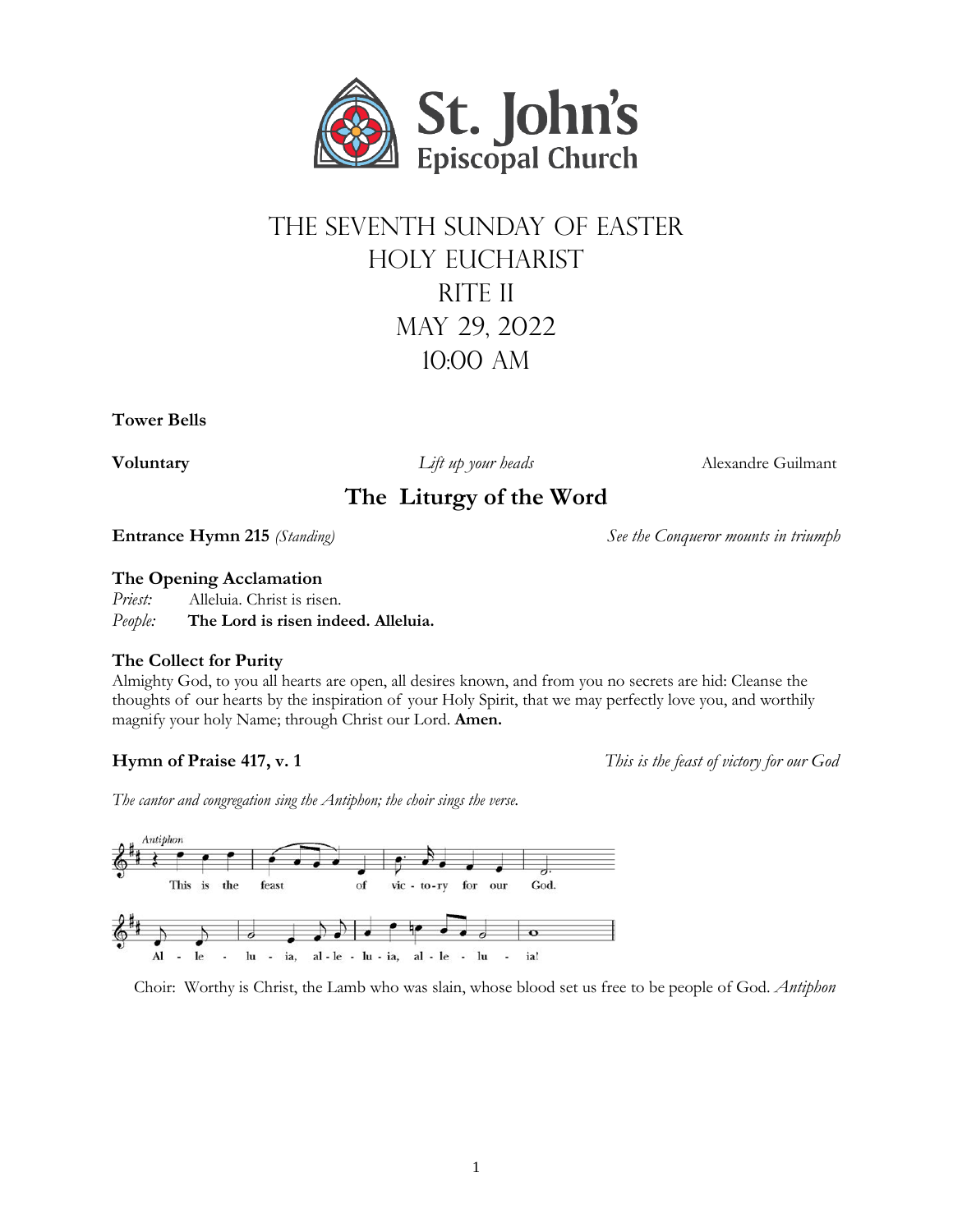#### **The Collect for the Seventh Sunday of Easter**

*Priest:* The Lord be with you.

*People:* **And also with you.**

*Priest:* Let us pray.

O God, the King of glory, you have exalted your only Son Jesus Christ with great triumph to your kingdom in heaven: Do not leave us comfortless, but send us your Holy Spirit to strengthen us, and exalt us to that place where our Savior Christ has gone before; who lives and reigns with you and the Holy Spirit, one God, in glory everlasting. **Amen.**

#### **The First Reading Revelation 22:12-14, 16-17, 20-21** *(Seated)*

At the end of the visions I, John, heard these words: "See, I am coming soon; my reward is with me, to repay according to everyone's work. I am the Alpha and the Omega, the first and the last, the beginning and the end." Blessed are those who wash their robes, so that they will have the right to the tree of life and may enter the city by the gates. "It is I, Jesus, who sent my angel to you with this testimony for the churches. I am the root and the descendant of David, the bright morning star." The Spirit and the bride say, "Come." And let everyone who hears say, "Come." And let everyone who is thirsty come. Let anyone who wishes take the water of life as a gift. The one who testifies to these things says, "Surely I am coming soon." Amen. Come, Lord Jesus! The grace of the Lord Jesus be with all the saints. Amen.

*Reader:* The Word of the Lord. *People:* **Thanks be to God.**

**Sequence Hymn 214** *(Standing) Hail the day that sees him rise*

### **The Holy Gospel John 17:20-26** *(Standing)*

*Deacon:* The Holy Gospel of our Lord Jesus Christ according to John. *People:* **Glory to you, Lord Christ.**

Jesus prayed for his disciples, and then he said. "I ask not only on behalf of these, but also on behalf of those who will believe in me through their word, that they may all be one. As you, Father, are in me and I am in you, may they also be in us, so that the world may believe that you have sent me. The glory that you have given me I have given them, so that they may be one, as we are one, I in them and you in me, that they may become completely one, so that the world may know that you have sent me and have loved them even as you have loved me. Father, I desire that those also, whom you have given me, may be with me where I am, to see my glory, which you have given me because you loved me before the foundation of the world. Righteous Father, the world does not know you, but I know you; and these know that you have sent me. I made your name known to them, and I will make it known, so that the love with which you have loved me may be in them, and I in them."

*Deacon:* The Gospel of the Lord. *People:* **Praise to you, Lord Christ.**

#### **Children's Chapel**

Pre-K through  $3\pi$  grade children may gather on the church steps for a children's homily and then process out to Children's Chapel. *They will return during the Peace.*

**The Sermon** *(Seated)* The Reverend William B. Trexler, DMin

#### **The Nicene Creed** *(Said by all, standing)*

We believe in one God, the Father, the Almighty, maker of heaven and earth, of all that is, seen and unseen. We believe in one Lord, Jesus Christ, the only Son of God, eternally begotten of the Father, God from God, Light from Light, true God from true God, begotten, not made, of one Being with the Father. Through him all things were made. For us and for our salvation he came down from heaven: by the power of the Holy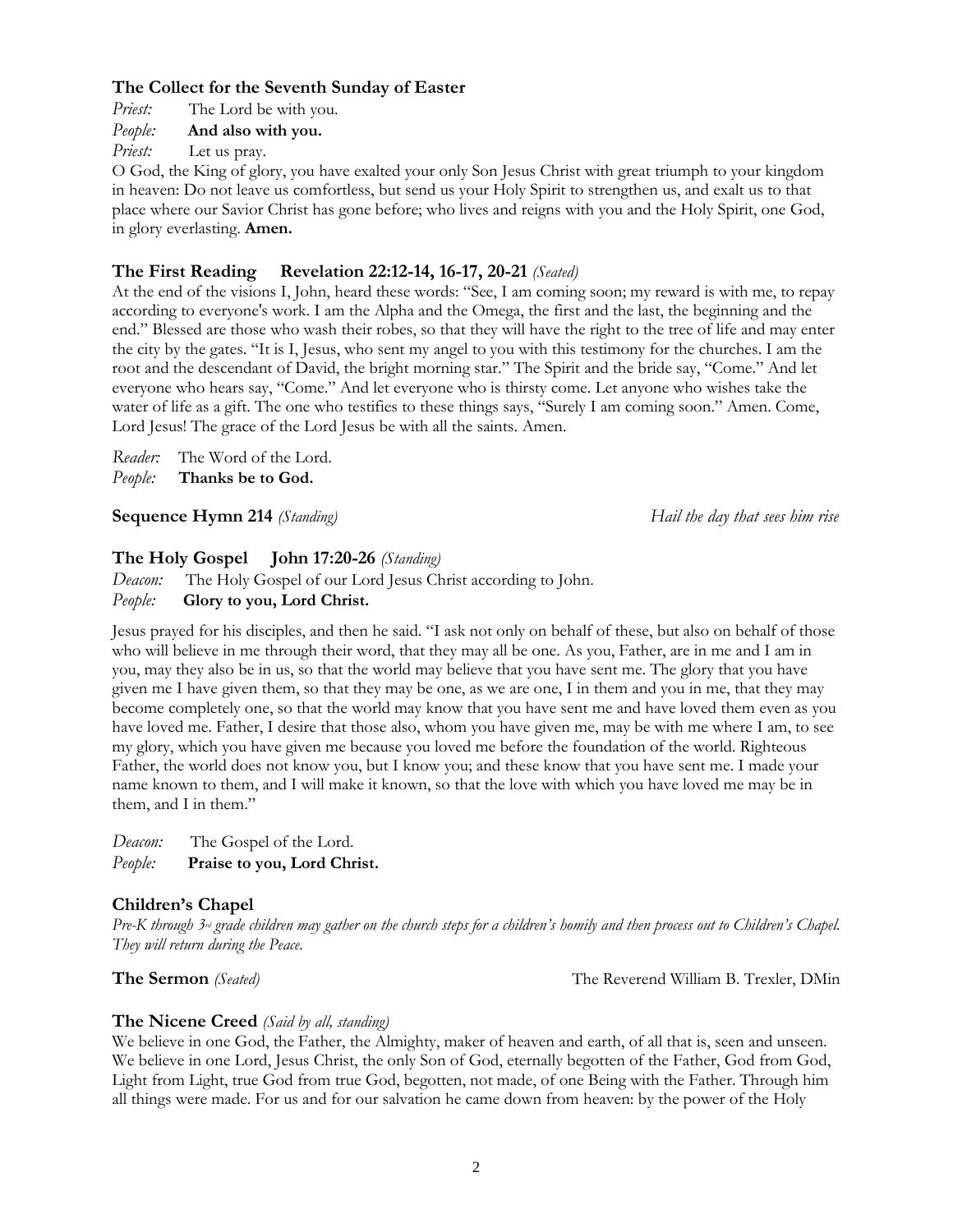Spirit he became incarnate from the Virgin Mary, and was made man. For our sake he was crucified under Pontius Pilate; he suffered death and was buried. On the third day he rose again in accordance with the Scriptures; he ascended into heaven and is seated at the right hand of the Father. He will come again in glory to judge the living and the dead, and his kingdom will have no end. We believe in the Holy Spirit, the Lord, the giver of life, who proceeds from the Father and the Son. With the Father and the Son he is worshiped and glorified. He has spoken through the Prophets. We believe in one holy catholic and apostolic Church. We acknowledge one baptism for the forgiveness of sins. We look for the resurrection of the dead, and the life of the world to come. Amen.

#### **The Prayers of the People** *(Kneeling or standing) Leader:* In peace, we pray to you, Lord God. (*Silence)*

For all people in their daily life and work; **For our families, friends, and neighbors, and for those who are alone.**

For Joe, our President; Ron, our Governor; and John, our mayor. For this community, the nation, and the world;

**For all who work for justice, freedom, and peace.**

For the just and proper use of your creation; **For the victims of hunger, fear, injustice, and oppression.**

For all who are in danger, sorrow, or any kind of trouble; **For those who minister to the sick, the friendless, and the needy.**

For the peace and unity of the Church of God; **For all who proclaim the Gospel, and all who seek the Truth.**

For Justin, Archbishop of Canterbury; Michael, our Presiding Bishop; John, our Bishop; Charlie, our Bishop Coadjutor-elect Abi and Bill, our priests; Lonnie, our next rector; Joe, our deacon; John and Caroline, our missionaries to Ecuador; and Juan Carlos, our companion parish priest;; **For all who serve God in his Church.**

For the special needs and concerns of this congregation, remembering Julia Livingston, Nancy Middleton, Kathy, Linda, Elaine Yaege, Haylee, David Loyd, Tyler, Marta, Leslie Johnson, and all those affected by the Covid-19 pandemic.

We pray for those serving in the Armed Forces and their families, for the people of Ukraine and Russia, and for all who face the peril of war and civil unrest. Hear us, Lord; **For your mercy is great.**

We thank you, Lord, for all the blessings of this life. We will exalt you, O God our King; **And praise your Name for ever and ever.**

We pray for all who have died, that they may have a place in your eternal kingdom. *(Silence)*

Lord, let your loving-kindness be upon them; **Who put their trust in you.**

O Judge of the nations, during this Memorial Day weekend, we remember before you with grateful hearts the men and women of our country who in the day of decision ventured much for the liberties we now enjoy. Grant that we may not rest until all the people of this land share the benefits of true freedom and gladly accept its disciplines.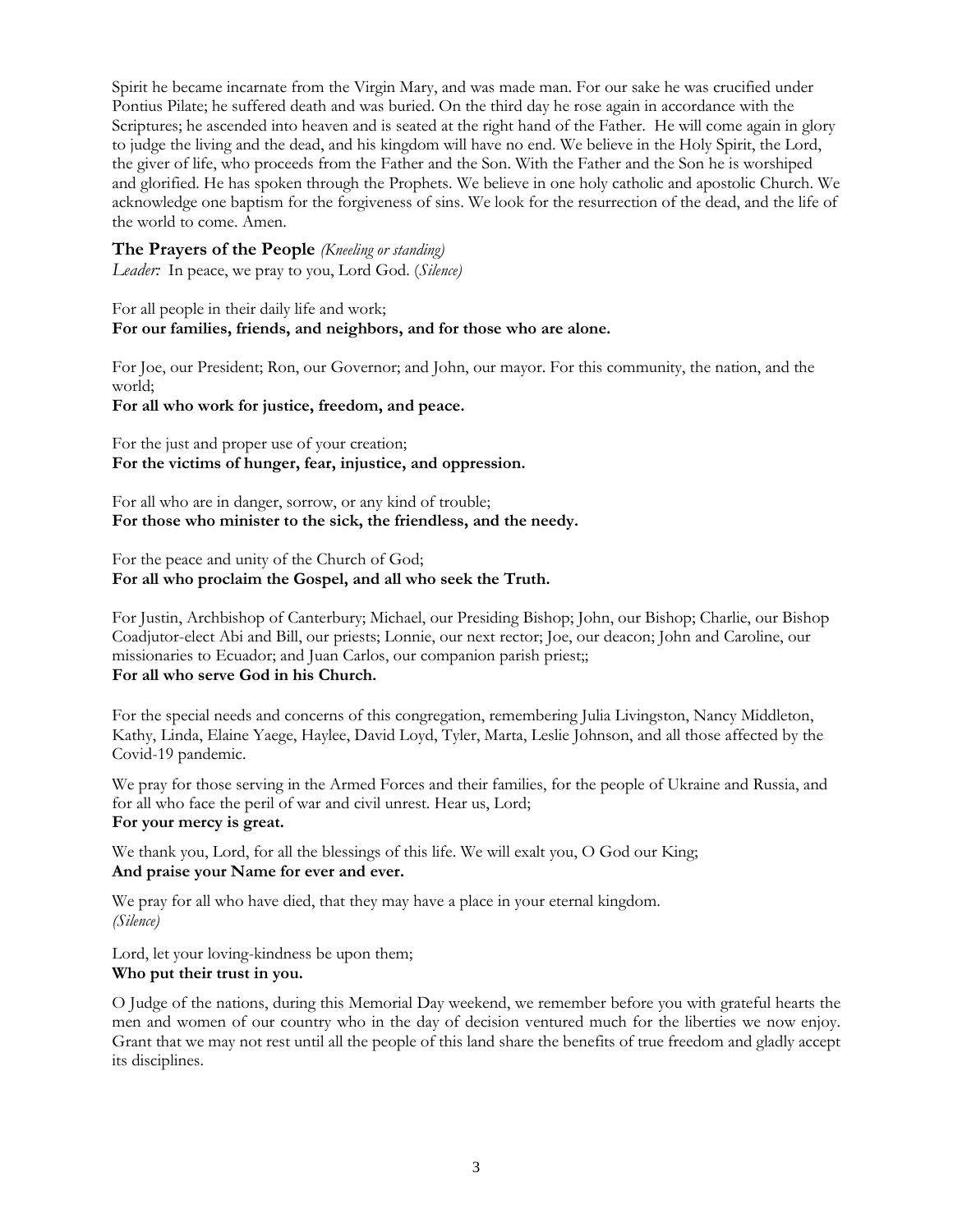*The Priest concludes with a Collect.*

**The Peace** *(Standing) Priest:* The peace of the Lord be always with you. *People:* **And also with you.**

*Then the Clergy and People may greet one another in the name of the Lord.*

## **The Holy Communion**

**Offertory** *A hymn* of *glory let us sing* English ballad melody

If you are worshipping with us in person, we encourage you to place your contributions in the offertory plates as they are passed in the pews. To make a digital offering through St. John's online portal, use your phone's camera to scan the OR code on the back panel of this bulletin or click the "Give Now" button on the St. John's home page. You can also make a gift by texting STJOHNS to 732-56, or by mailing your gift to the church office: St. John's Episcopal Church, Attn: Finance Office, 211 N. Monroe St., Tallahassee, FL, 32301. If you bank online, consider setting St. John's up as a vendor with your bank for quick, *easy, online payments.*

#### **Presentation Hymn** *(Sung by all, standing) Lasst uns erfreuen*

Praise God, from whom all blessings flow: Praise him, all creatures here below. Alleluia, Alleluia. Praise him above, ye heavenly hosts: Praise Father, Son, and Holy Ghost. Alleluia, Alleluia. Alleluia, Alleluia, Alleuia.

#### **The Great Thanksgiving-Eucharistic Prayer A** *(Standing)*

- *Priest:* The Lord be with you.
- *People:* **And also with you**.
- *Priest:* Lift up your hearts.
- *People:* **We lift them to the Lord.**
- *Priest:* Let us give thanks to the Lord our God.
- *People:* **It is right to give him thanks and praise.**

It is right, and a good and joyful thing, always and everywhere to give thanks to you, Father Almighty, Creator of heaven and earth... Therefore we praise you, joining our voices with Angels and Archangels and with all the company of heaven, who for ever sing this hymn to proclaim the glory of your Name:

**Sanctus S 125** *Holy, holy, holy* Richard Proulx Holy, holy, holy Lord, God of power and might, heaven and earth are full of your glory. Hosanna in the highest. Hosanna in the highest. Blessed is he who comes in the name of the Lord. Hosanna in the highest. Hosanna in the highest.

#### *(The congregation may kneel or remain standing.)*

Holy and gracious Father: In your infinite love you made us for yourself, and, when we had fallen into sin and become subject to evil and death, you, in your mercy, sent Jesus Christ, your only and eternal Son, to share our human nature, to live and die as one of us, to reconcile us to you, the God and Father of all. He stretched out his arms upon the cross, and offered himself, in obedience to your will, a perfect sacrifice for the whole world.

4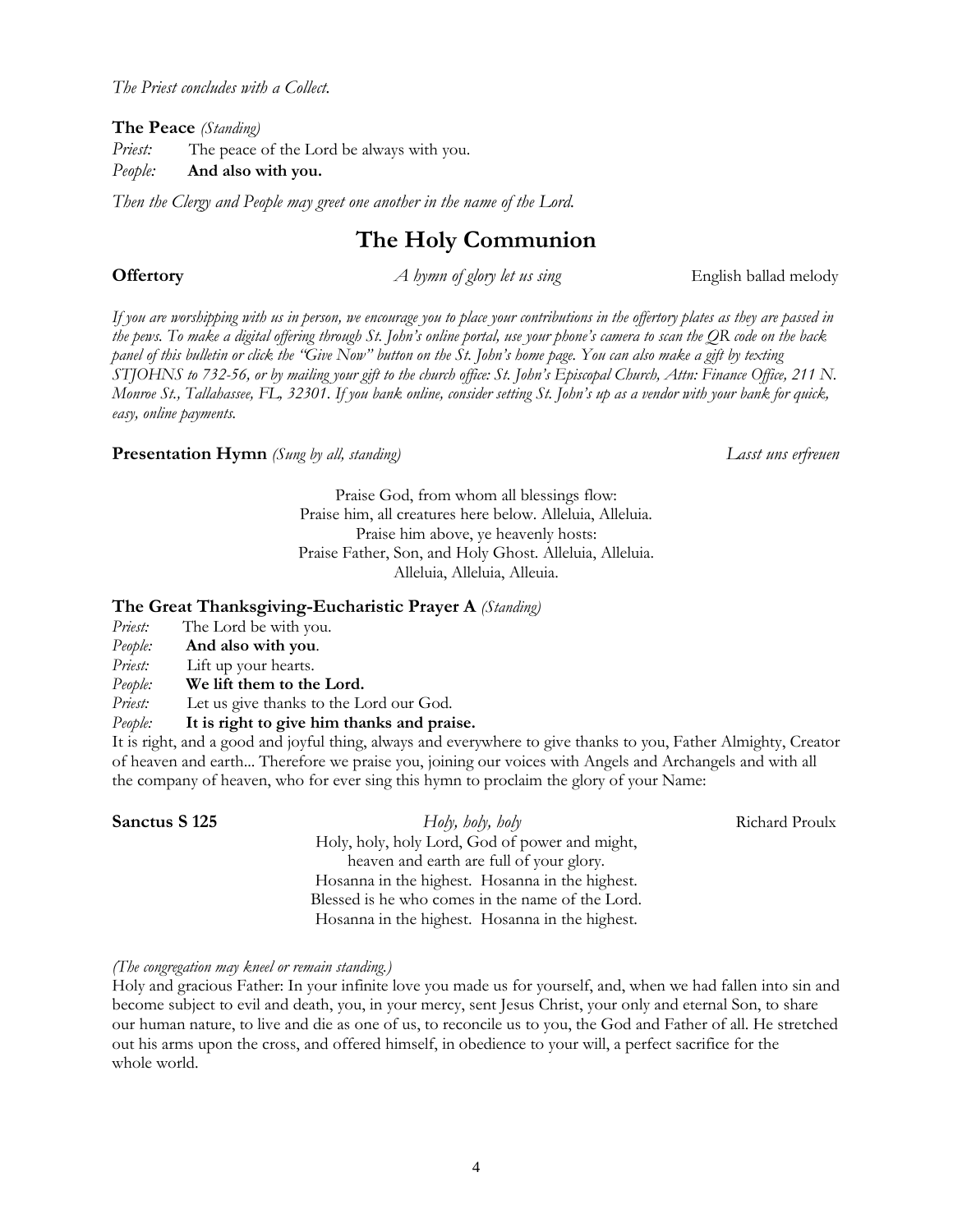On the night he was handed over to suffering and death, our Lord Jesus Christ took bread; and when he had given thanks to you, he broke it, and gave it to his disciples, and said, "Take, eat: This is my Body, which is given for you. Do this for the remembrance of me."

After supper he took the cup of wine; and when he had given thanks, he gave it to them, and said, "Drink this, all of you: This is my Blood of the new Covenant, which is shed for you and for many for the forgiveness of sins. Whenever you drink it, do this for the remembrance of me." Therefore we proclaim the mystery of faith:

#### *Priest and People:* **Christ has died. Christ is risen. Christ will come again.**

We celebrate the memorial of our redemption, O Father, in this sacrifice of praise and thanksgiving. Recalling his death, resurrection, and ascension, we offer you these gifts. Sanctify them by your Holy Spirit to be for your people the Body and Blood of your Son, the holy food and drink of new and unending life in him. Sanctify us also that we may faithfully receive this holy Sacrament, and serve you in unity, constancy, and peace; and at the last day bring us with all your saints into the joy of your eternal kingdom.

All this we ask through your Son Jesus Christ: By him, and with him, and in him, in the unity of the Holy Spirit all honor and glory is yours, Almighty Father, now and for ever. **Amen.**

And now, as our Savior Christ has taught us, we are bold to say:

#### **The Lord's Prayer** *(Said by all, kneeling)*

Our Father, who art in heaven, hallowed be thy Name, thy kingdom come, thy will be done, on earth as it is in heaven. Give us this day our daily bread. And forgive us our trespasses, as we forgive those who trespass against us. And lead us not into temptation, but deliver us from evil. For thine is the kingdom, the power, and the glory, for ever and ever. Amen.

#### **The Breaking of the Bread**





Choir: Not with the old leaven, the leaven of malice and evil, but with the unleavened bread of sincerity and truth. Alleluia!

**Invitation to Communion:** All baptized Christians are invited to Holy Communion. Approach the altar in a double line in the center aisle. Stand or kneel at the railing and receive the bread in your hand. The Christian tradition teaches that Christ is fully received in one kind. You may wish to receive the wine from the common cup, or you may allow the Eucharistic Minister to intinct your wafer in the common cup. If you would like to receive a blessing, please cross your arms over your chest, *and the server will know that you would prefer to be blessed rather than to receive.*

#### **Communion Hymns 328, 483**